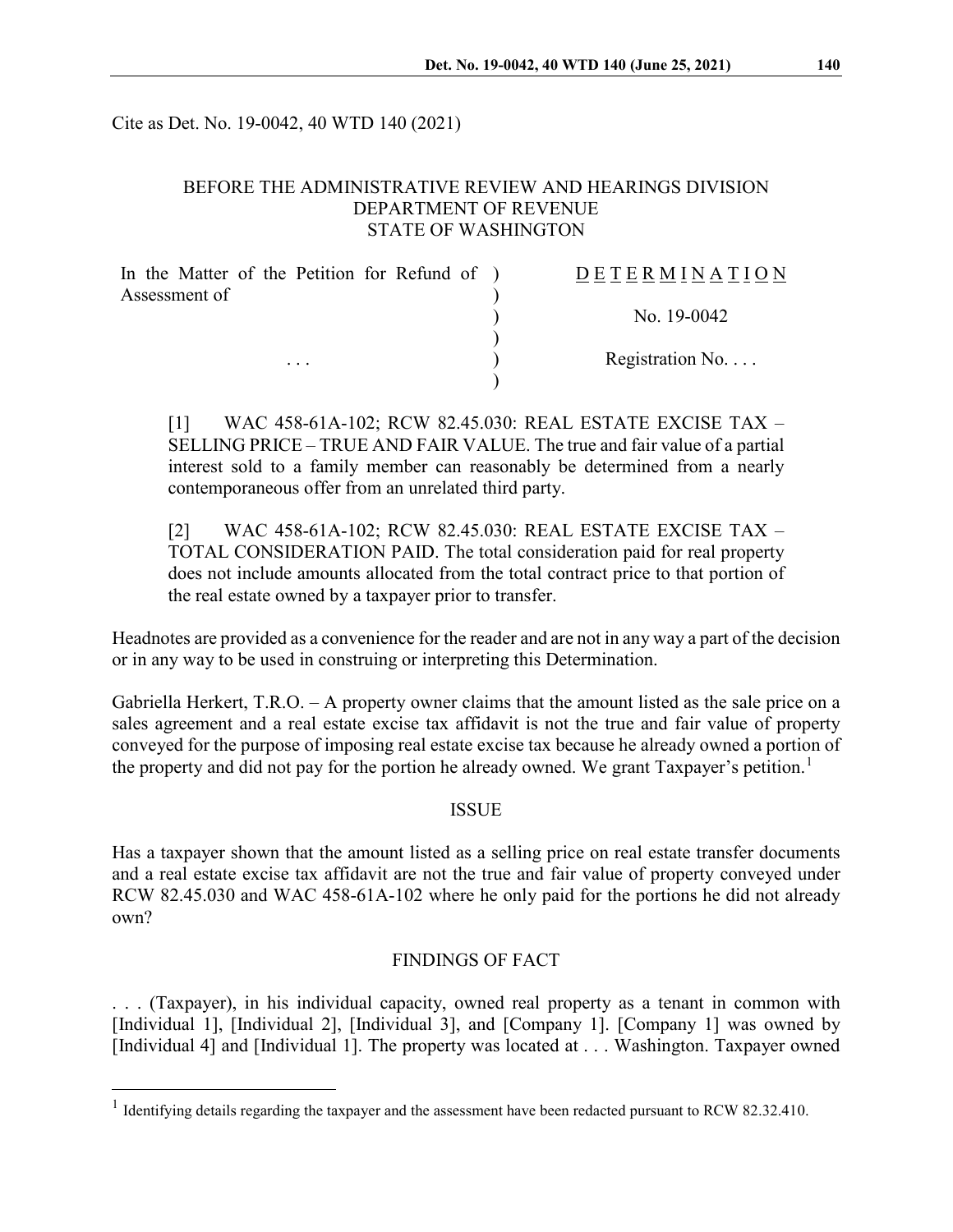32% of the property. [Individual 1] owned 5% of the property. [Individual 2] owned 9% of the property. [Individual 3] owned 19% of the property. [Company 1] owned 35% of the property.

On November 27, 2013, . . . (Taxpayer) received three offers for the entire property from [Bidder 1], an unrelated third party, in the amount of \$ . . . [(Offer Bid)]. Taxpayer did not want to sell, and [Individual 3] informed Taxpayer that Taxpayer could buy out the remaining tenants in common, as long as he offered an equal or superior bid. Taxpayer wished to buy out the other tenants in common and offered a competing bid of \$ . . . for the entire property (of which Taxpayer already owned 32%). Taxpayer's offer was accepted by the other tenants in common. All the tenants in common executed a purchase and sale agreement listing the selling price as \$ . . . . The closing escrow instructions listed the sales price as \$ . . . . Taxpayer filed a real estate tax affidavit listing the gross selling price as \$ . . . . The other tenants in common transferred their combined interest in the property to Taxpayer, in his individual capacity, via quit claim deed on December 30, 2013. Taxpayer paid \$ . . . in real estate excise tax with its real estate excise tax affidavit. In these records, it was not clear whether Taxpayer paid the full \$ . . . to acquire the other interests in the property or whether he paid only 68% of the value of the property, the portion he did not already own.

On December 29, 2017, Taxpayer filed a request for refund of \$ . . . in real estate excise tax on the transfer of the property. Taxpayer contended that the purchase and sale agreement, closing escrow instructions, and real estate excise tax affidavit overstated the value of the property conveyed because they included the portion of the property already owned by Taxpayer on the date of transfer. Taxpayer's request for refund was denied by the Department of Revenue's Special Programs (Special Programs) Division on February 28, 2018. Taxpayer timely requested review of its refund denial.

During its request for review, Taxpayer provided a copy of the [Offer Bid]. Taxpayer also provided affidavits from [Individual 3], [Individual 2], [Individual 4] and [Individual 1] in support of Taxpayer's contention that the sales price listed in the documentation included value assigned to Taxpayer's personal interest in the property prior to transfer. The affidavits consistently reflect that the total value of the property was  $\$\dots$  at the time of transfer with a 32% interest owned by Taxpayer and 68% owned by others. 32% of the total value of the property is \$ . . . . 68% of the total value of the property is \$[Value X].

These records confirm that while Taxpayer's offer valued the total property at \$ . . . , he did not pay this full amount for the remaining interest because he already owned 32% of the property. Therefore, when paying the other owners, Taxpayer only paid the owners a total of  $\$\ldots$ , as follows:

| <b>Total Paid by Taxpayer</b> | \$[Value X] |
|-------------------------------|-------------|
| [Company 1] $(35\%)$          | $\S$        |
| [Individual 3] $(19\%)$       | $S \ldots$  |
| [Individual 2] $(9\%)$        | $S \ldots$  |
| [Individual $1$ ] (5%)        | $S \ldots$  |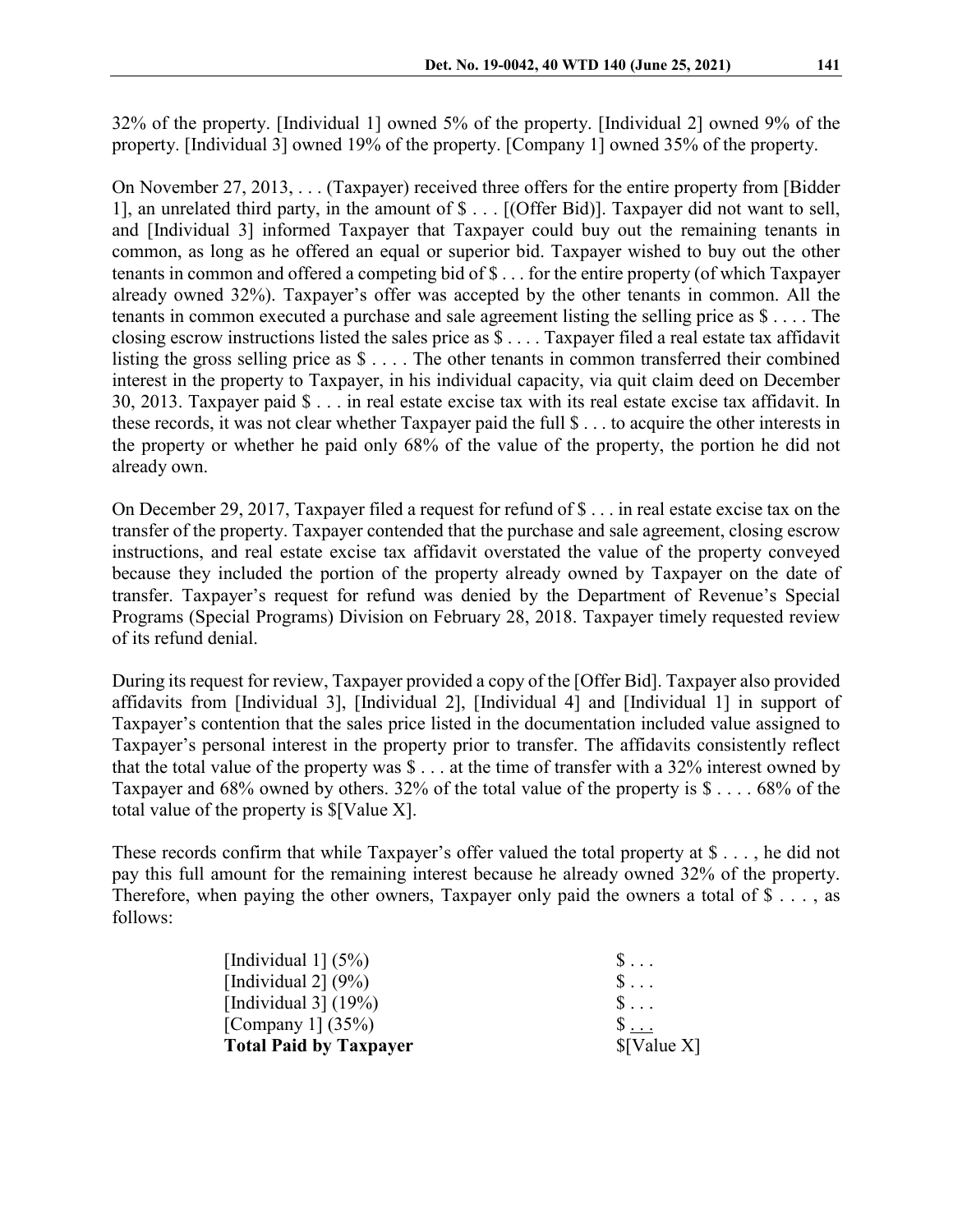# ANALYSIS

Real estate excise tax (REET) is imposed upon the sale of real property in Washington. RCW 82.45.060. A "sale" is broadly and inclusively defined by RCW 82.45.010 as "any conveyance, grant, assignment, quitclaim, or transfer of the ownership of or title to real property, . . . **or any** estate or **interest therein** for a valuable consideration." RCW 82.45.010(1) (emphasis added); *see also* WAC 458-61A-102(17). The tax is the seller's obligation and payable at the time of the sale. RCW 82.45.080; RCW 82.45.100.

The measure of REET is the selling price. RCW 82.45.060; WAC 458-61A-101(4). "Selling price" means:

[T]he true and fair value of the property conveyed. If property has been conveyed in an arm's length transaction, a rebuttable presumption exists that the selling price is equal to the total consideration paid or contracted to be paid to the transferor, or to another for the transferor's benefit.

RCW 82.45.030(1).

Here, the interest in the property acquired by Taxpayer was not conveyed in an arm's length transaction. Various family members owned the Property together as tenants in common. However, Taxpayer's offer to his family members was based on an arm's length offer made for the purchase of the entire property a month prior to the Transfer. In fact, the family member owners would only accept an offer of purchase from Taxpayer on the proviso that Taxpayer's offer met or exceeded the offer made by the unrelated third party.

"Total consideration paid or contracted to be paid" includes:

[M]oney or anything of value, paid or **delivered or contracted to be paid or delivered in return for the sale**, and shall include the amount of any lien, mortgage, contract indebtedness, or other incumbrance, either given to secure the purchase price, or any part thereof, or remaining unpaid on such property at the time of sale.

RCW 82.45.030(3). (Emphasis added).

Here, the confusion was created because the REET affidavit listed a total selling price of \$ . . . for the property. Based on this document and the transfer documents, Special Programs determined that Taxpayer paid \$ . . . for the transfer at issue. However, on review, Taxpayer has shown that while he paid the other tenants in common based on a total value of the property of  $\mathcal{S} \ldots$ , he actually only paid \$[Value X] for the property transferred because he already owned 32% of the property.<sup>[2](#page-2-0)</sup> Taxpayer only delivered the total consideration in return for the sale which did not

<span id="page-2-0"></span><sup>&</sup>lt;sup>2</sup> In this transfer, the "property conveyed" to Taxpayer was the 68% interest in the real property owned by the other tenants in common. *See* RCW 82.45.030(1). This conveyance was **not** a transfer of a "controlling interest in an entity with an interest in real property," as that term is used in RCW 82.45.030(2). Had this been a transfer of a controlling interest, REET would be owed on the "true and fair value of the real property owned by the entity." *Id*. However, because the transaction in question was one tenant in common buying out the interests of the other tenants in common,